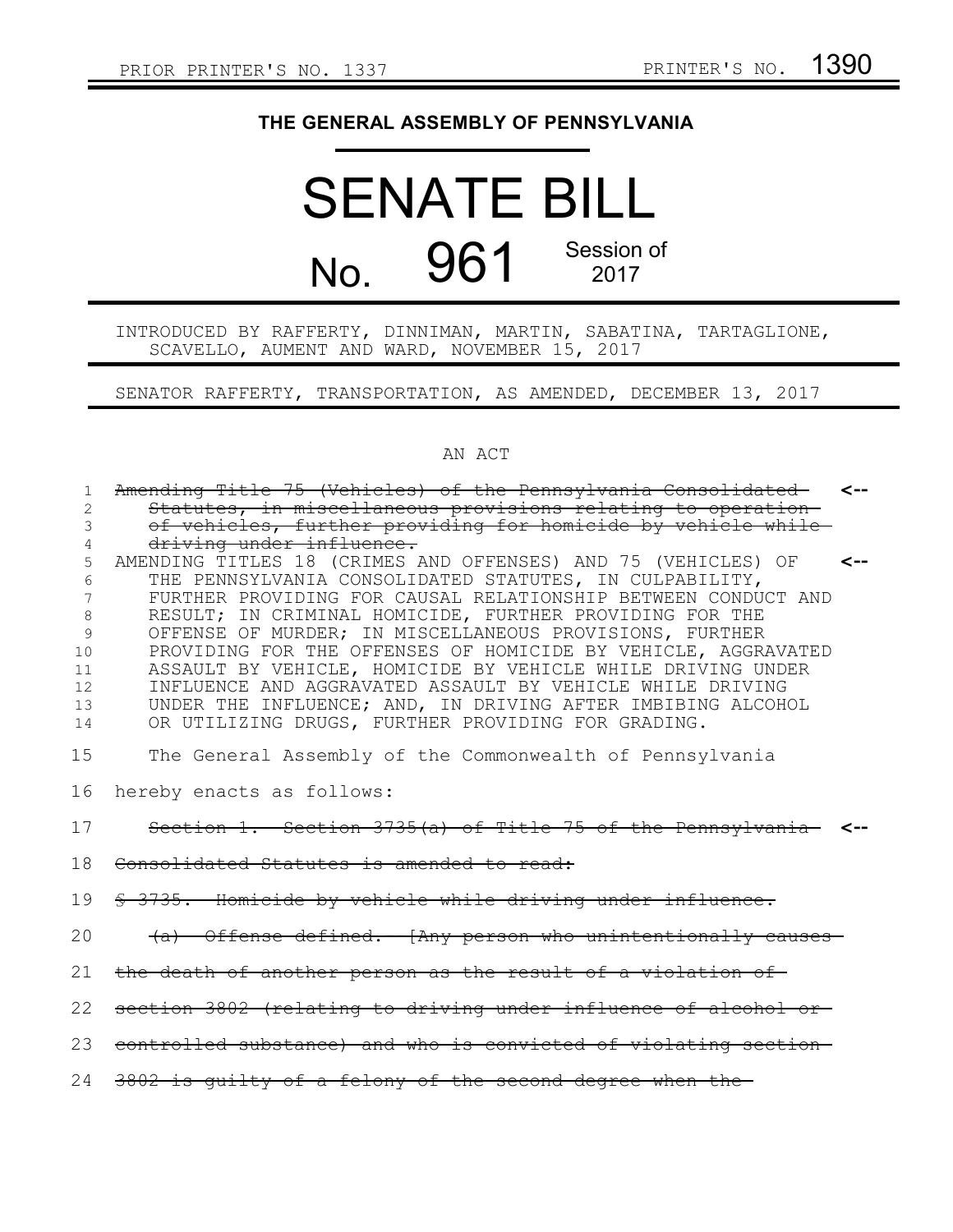| 1  | violation is the cause of death and the sentencing court shall-  |
|----|------------------------------------------------------------------|
| 2  | order the person to serve a minimum term of imprisonment of not- |
| 3  | less than three years. A consecutive three year term of          |
| 4  | imprisonment shall be imposed for each victim whose death is the |
| 5  | result of the violation of section 3802.1                        |
| 6  | (1) A person who unintentionally causes the death of             |
| 7  | another person as the result of a violation of section 3802      |
| 8  | frelating to driving under influence of alcohol or controlled    |
| 9  | substance) and who is convicted of violating section 3802:       |
| 10 | <u>(i) is quilty of a felony of the second degree; or</u>        |
| 11 | <u>(ii) is quilty of a felony of the first degree if, </u>       |
| 12 | before sentencing on the present violation, the person-          |
| 13 | has incurred a conviction, adjudication of delinquency,          |
| 14 | juvenile consent decree, acceptance of Accelerated               |
| 15 | <u>Rehabilitative Disposition or other form of preliminary-</u>  |
| 16 | disposition for any of the following:                            |
| 17 | (A) An offense under section 3802.                               |
| 18 | (B) An offense under former section 3731-                        |
| 19 | frelating to driving under influence of alcohol or               |
| 20 | controlled substance).                                           |
| 21 | An offense which constitutes a felony under<br>$+e$              |
| 22 | this subchapter.                                                 |
| 23 | An offense substantially similar to an-                          |
| 24 | offense under clause (A), (B) or (C) in another                  |
| 25 | iurisdiction.                                                    |
| 26 | (E) Any combination of the offenses under clause                 |
| 27 | $(A), (B), (C)$ or $(D).$                                        |
| 28 | The sentencing court shall order a person convicted              |
| 29 | under paragraph (1) (i) to serve a minimum term of               |
| 30 | imprisonment of not less than three years. A consecutive         |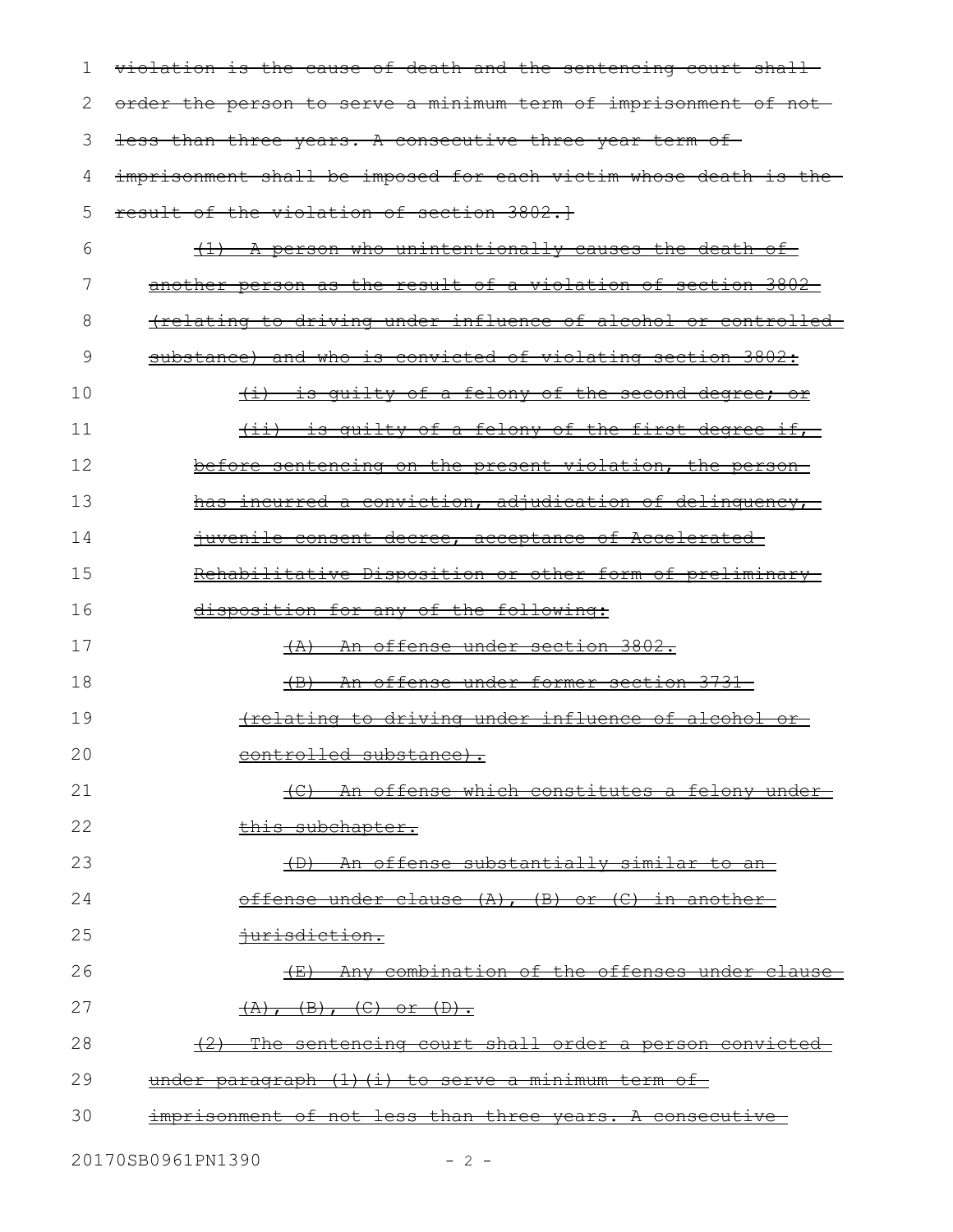| 1  | three year term of imprisonment shall be imposed for each                                    |
|----|----------------------------------------------------------------------------------------------|
| 2  | victim whose death is the result of a violation of section                                   |
| 3  | 3802.                                                                                        |
| 4  | $+3+$<br>The sentencing court shall order a person convicted                                 |
| 5  | under paragraph (1) (ii) to serve a minimum term of                                          |
| 6  | imprisonment of:                                                                             |
| 7  | Not less than five years if, before sentencing<br>$\overline{+i}$                            |
| 8  | on the present violation, the person has incurred one<br><del>or</del> —                     |
| 9  | two convictions, adjudications of delinquency, juvenile                                      |
| 10 | decrees, acceptances of Accelerated<br><del>consent-</del>                                   |
| 11 | Rehabilitative Disposition or other forms of preliminary                                     |
| 12 | disposition for any of the offenses listed under                                             |
| 13 | $\frac{\alpha}{2}$ $\frac{\alpha}{\alpha}$ (1) (ii) (A), (B), (C), (D) or (E). A consecutive |
| 14 | five year term of imprisonment shall be imposed for each-                                    |
| 15 | victim whose death is the result of a violation of-                                          |
| 16 | section 3802.                                                                                |
| 17 | Not less than seven years if, before sentencing<br>$\leftarrow$                              |
| 18 | on the present violation, the person has incurred at                                         |
| 19 | convictions, adjudications of delinquency,<br><del>least</del><br><del>three</del>           |
| 20 | <del>crees, acc</del><br><del>ptances:</del>                                                 |
| 21 | Rehabilitative Disposition or other forms of preliminary                                     |
| 22 | disposition for any of the offenses listed under                                             |
| 23 | $\frac{\text{bargraph}}{\text{h}}$ (1) (ii) (A), (B), (C), (D) or (E). A consecutive         |
| 24 | term of imprisonment shall be imposed for each                                               |
| 25 | victim whose death is the result of a violation of                                           |
| 26 | section 3802.                                                                                |
| 27 | * * *                                                                                        |
| 28 | Section 2. This act shall take effect in 60 days.                                            |
| 29 | SECTION 1. SECTIONS 303(C) AND 2502(C) OF TITLE 18 OF THE<br><--                             |
| 30 | PENNSYLVANIA CONSOLIDATED STATUTES ARE AMENDED TO READ:                                      |

20170SB0961PN1390 - 3 -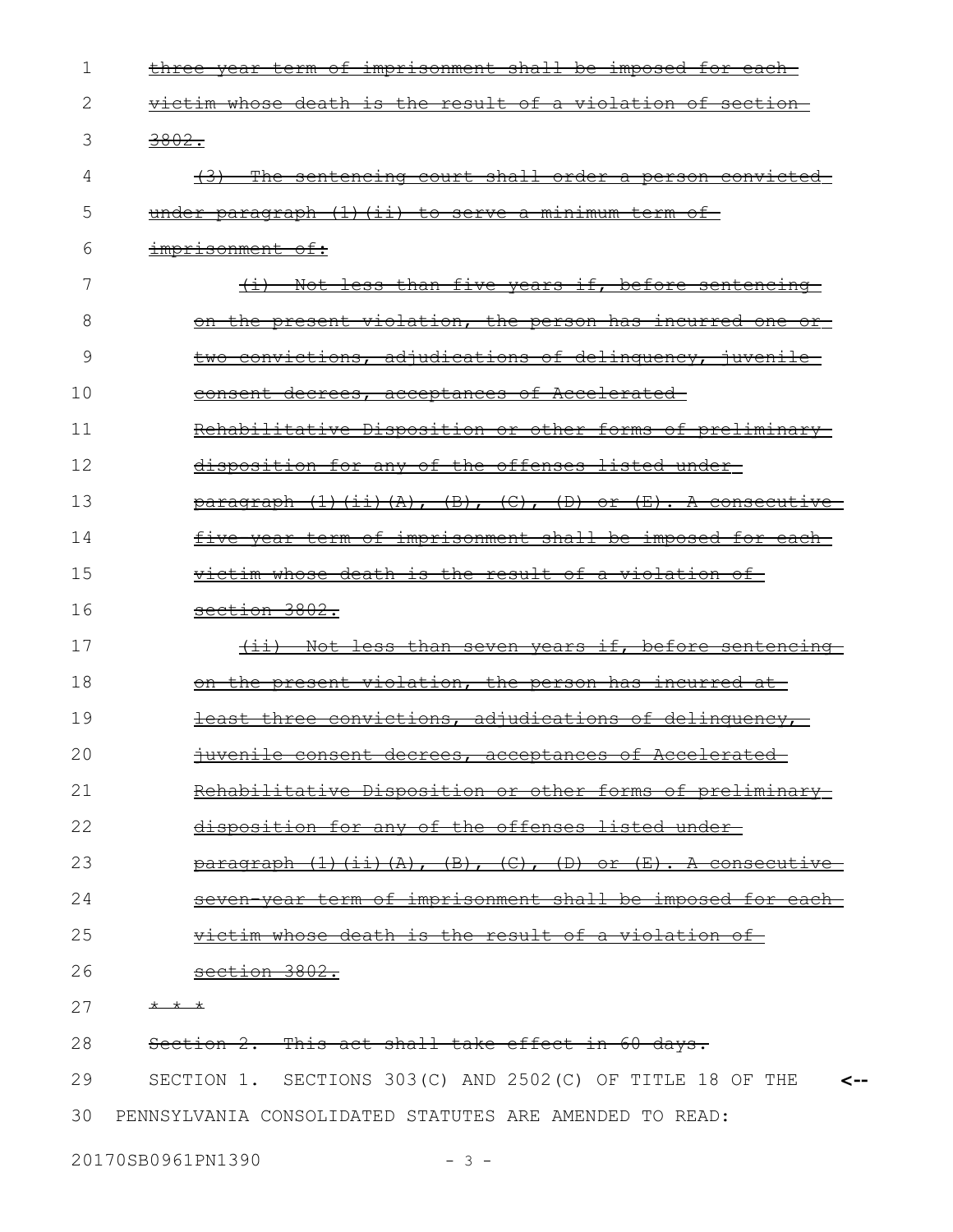§ 303. CAUSAL RELATIONSHIP BETWEEN CONDUCT AND RESULT. 1

\* \* \* 2

(C) DIVERGENCE BETWEEN PROBABLE AND ACTUAL RESULT.--WHEN 3 RECKLESSLY OR NEGLIGENTLY CAUSING A PARTICULAR RESULT IS AN ELEMENT OF AN OFFENSE, THE ELEMENT IS NOT ESTABLISHED IF THE ACTUAL RESULT IS NOT WITHIN THE RISK OF WHICH THE ACTOR IS AWARE OR, IN THE CASE OF NEGLIGENCE, OF WHICH HE SHOULD BE AWARE UNLESS: 4 5 6 7 8

(1) THE ACTUAL RESULT DIFFERS FROM THE PROBABLE RESULT ONLY IN THE RESPECT THAT A DIFFERENT PERSON OR DIFFERENT PROPERTY IS INJURED OR AFFECTED OR THAT THE PROBABLE INJURY OR HARM WOULD HAVE BEEN MORE SERIOUS OR MORE EXTENSIVE THAN THAT CAUSED; [OR] 9 10 11 12 13

(2) THE ACTUAL RESULT INVOLVES THE SAME KIND OF INJURY OR HARM AS THE PROBABLE RESULT AND IS NOT TOO REMOTE OR ACCIDENTAL IN ITS OCCURRENCE TO HAVE A BEARING ON THE LIABILITY OF THE ACTOR OR ON THE GRAVITY OF HIS OFFENSE[.]; OR 14 15 16 17 18

(3) THE ACTUAL RESULT INVOLVES THE DEATH OF A PERSON CAUSED BY THE ACTOR COMMITTING AN OFFENSE UNDER SECTION 2502(C)(2) (RELATING TO MURDER), IN WHICH CASE THE ELEMENT OF 19 20 21

RECKLESSLY OR NEGLIGENTLY CAUSING THE DEATH OF THE PERSON 22

SHALL BE PRESUMED. 23

\* \* \* 24

§ 2502. MURDER. 25

\* \* \* 26

(C) MURDER OF THE THIRD DEGREE.-- 27

(1) ALL OTHER KINDS OF MURDER SHALL BE MURDER OF THE THIRD DEGREE. MURDER OF THE THIRD DEGREE IS A FELONY OF THE FIRST DEGREE. 28 29 30

20170SB0961PN1390 - 4 -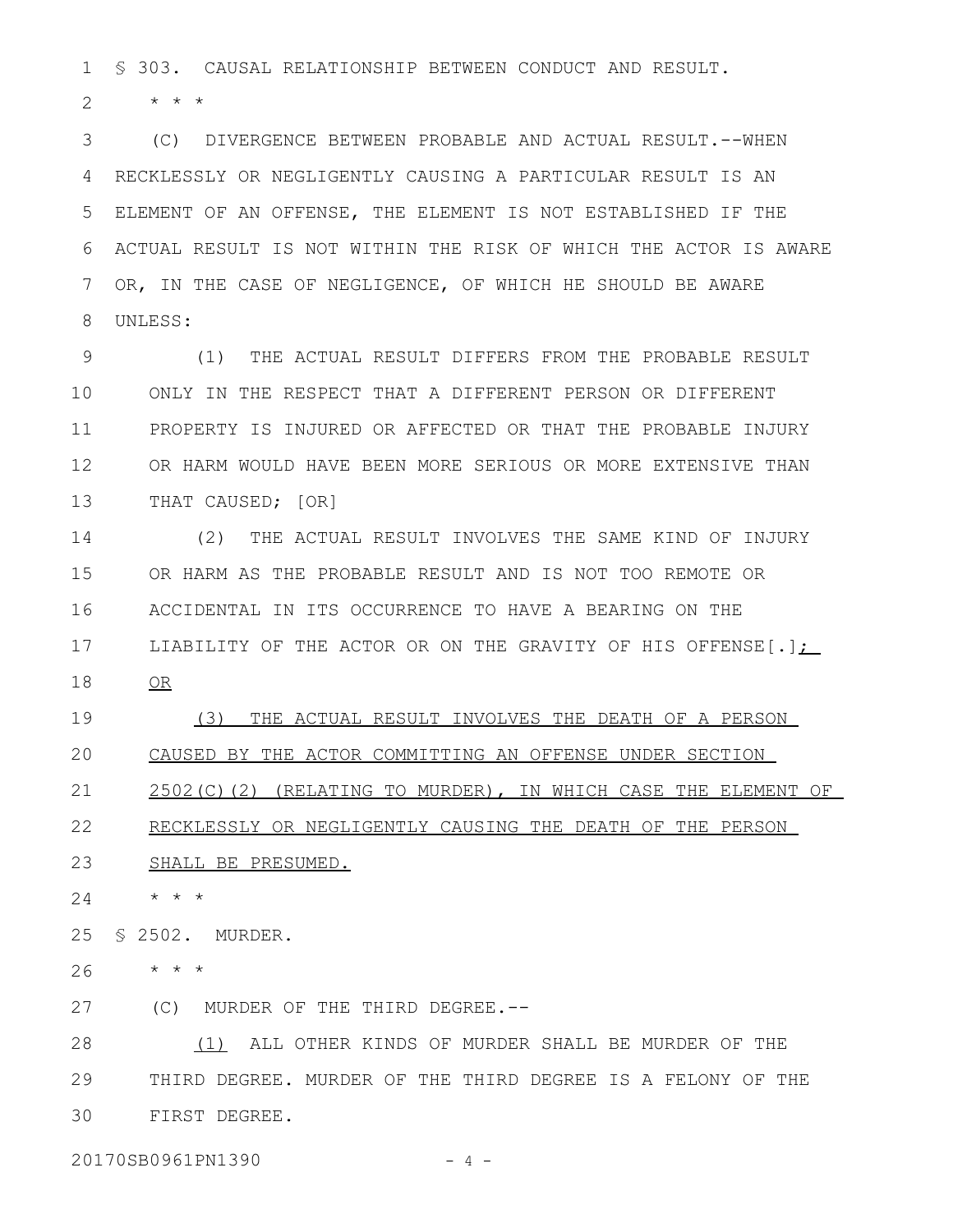(2) THIS SUBSECTION APPLIES TO MURDER OF AN INDIVIDUAL KILLED AS A RESULT OF AN OFFENSE COMMITTED UNDER 75 PA.C.S. § 3803(A)(3) (RELATING TO GRADING). \* \* \* 1 2 3 4

SECTION 2. SECTIONS 3732(B), 3732.1(B) AND 3735(A) OF TITLE 75 ARE AMENDED TO READ: 5 6

§ 3732. HOMICIDE BY VEHICLE. 7

\* \* \* 8

(B) SENTENCING.-- 9

(1) IN ADDITION TO ANY OTHER PENALTY PROVIDED BY LAW, A PERSON CONVICTED OF A VIOLATION OF SUBSECTION (A) MAY BE SENTENCED TO AN ADDITIONAL TERM NOT TO EXCEED FIVE YEARS' CONFINEMENT IF AT TRIAL THE PROSECUTION PROVES BEYOND A REASONABLE DOUBT THAT THE OFFENSE OCCURRED IN AN ACTIVE WORK ZONE. 10 11 12 13 14 15

(1.1) IN ADDITION TO ANY OTHER PENALTY PROVIDED BY LAW, A PERSON CONVICTED OF A VIOLATION OF SUBSECTION (A) [AS THE RESULT OF A VIOLATION OF SECTION] WHO IS ALSO CONVICTED OF A VIOLATION OF SECTION 1501 (RELATING TO DRIVERS REQUIRED TO BE LICENSED), 1543 (RELATING TO DRIVING WHILE OPERATING PRIVILEGE IS SUSPENDED OR REVOKED), 3316 (RELATING TO PROHIBITING TEXT-BASED COMMUNICATIONS), 3325 (RELATING TO DUTY OF DRIVER ON APPROACH OF EMERGENCY VEHICLE) OR 3327 (RELATING TO DUTY OF DRIVER IN EMERGENCY RESPONSE AREAS) [AND WHO IS CONVICTED OF VIOLATING SECTION 3316, 3325 OR 3327] MAY BE SENTENCED TO AN ADDITIONAL TERM NOT TO EXCEED FIVE YEARS' CONFINEMENT [WHEN THE VIOLATION RESULTED IN DEATH]. 16 17 18 19 20 21 22 23 24 25 26 27

(2) THE PROSECUTION MUST INDICATE INTENT TO PROCEED UNDER THIS SECTION IN THE INDICTMENT OR INFORMATION WHICH COMMENCES THE PROSECUTION. 28 29 30

20170SB0961PN1390 - 5 -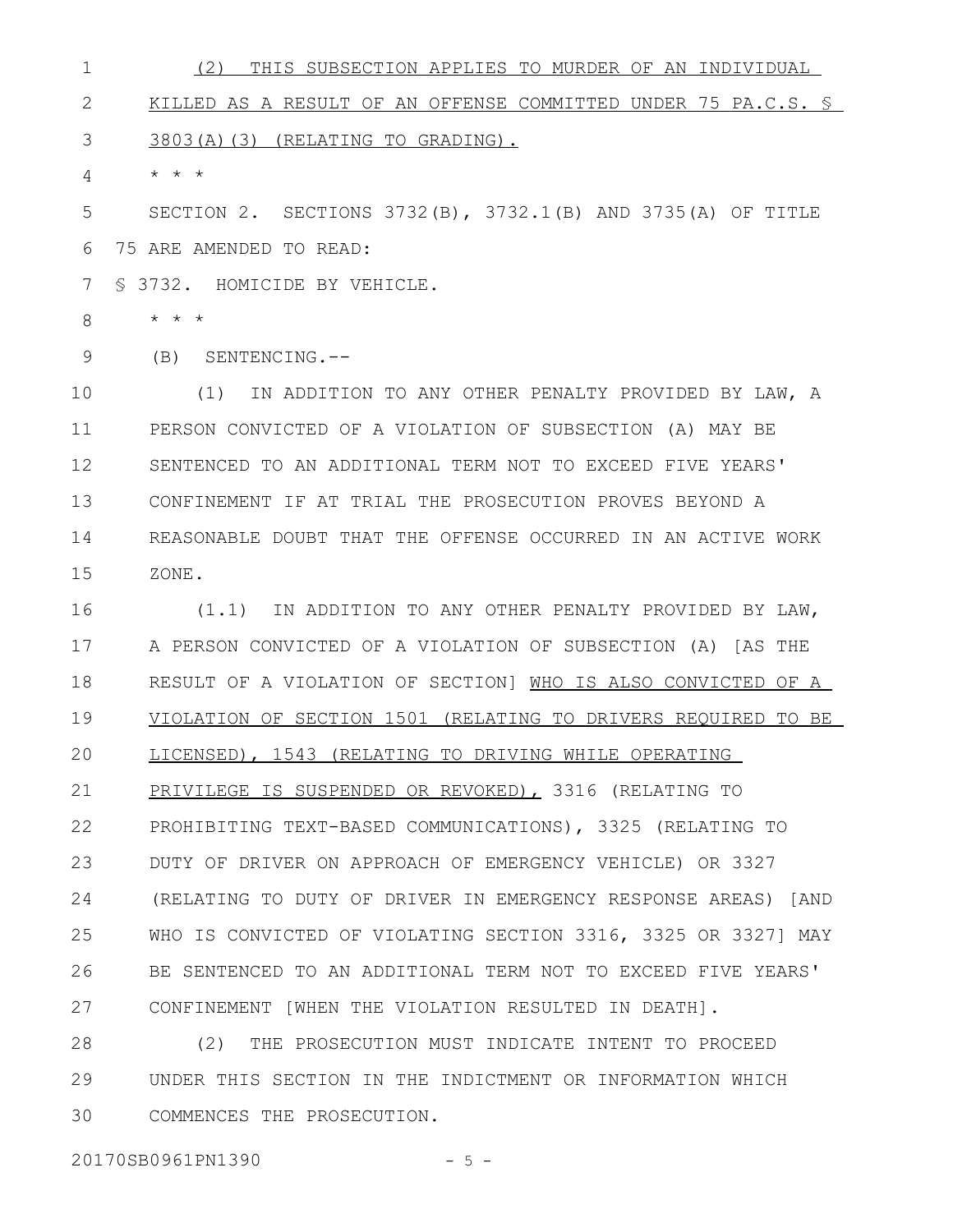(3) THE PENNSYLVANIA COMMISSION ON SENTENCING, PURSUANT TO 42 PA.C.S. § 2154 (RELATING TO ADOPTION OF GUIDELINES FOR SENTENCING), SHALL PROVIDE FOR A SENTENCING ENHANCEMENT FOR AN OFFENSE UNDER THIS SECTION WHEN THE VIOLATION OCCURRED IN AN ACTIVE WORK ZONE OR [WAS THE RESULT OF A VIOLATION OF SECTION] THE INDIVIDUAL WAS ALSO CONVICTED OF A VIOLATION OF SECTION 1501, 1543, 3316, 3325 OR 3327. 1 2 3 4 5 6 7

§ 3732.1. AGGRAVATED ASSAULT BY VEHICLE. 8

\* \* \* 9

(B) SENTENCING.-- 10

(1) IN ADDITION TO ANY OTHER PENALTY PROVIDED BY LAW, A PERSON CONVICTED OF A VIOLATION OF SUBSECTION (A) MAY BE SENTENCED TO AN ADDITIONAL TERM NOT TO EXCEED TWO YEARS' CONFINEMENT IF AT TRIAL THE PROSECUTION PROVES BEYOND A REASONABLE DOUBT THAT THE OFFENSE OCCURRED IN AN ACTIVE WORK ZONE. 11 12 13 14 15 16

(2) IN ADDITION TO ANY OTHER PENALTY PROVIDED BY LAW, A PERSON CONVICTED OF A VIOLATION OF SUBSECTION (A) [AS THE RESULT OF A VIOLATION OF SECTION] WHO IS ALSO CONVICTED OF A VIOLATION OF SECTION 1501 (RELATING TO DRIVERS REQUIRED TO BE LICENSED), 1543 (RELATING TO DRIVING WHILE OPERATING PRIVILEGE IS SUSPENDED OR REVOKED), 3316 (RELATING TO PROHIBITING TEXT-BASED COMMUNICATIONS), 3325 (RELATING TO DUTY OF DRIVER ON APPROACH OF EMERGENCY VEHICLE) OR 3327 (RELATING TO DUTY OF DRIVER IN EMERGENCY RESPONSE AREAS) [AND WHO IS CONVICTED OF VIOLATING SECTION 3316, 3325 OR 3327] MAY BE SENTENCED TO AN ADDITIONAL TERM NOT TO EXCEED TWO YEARS' CONFINEMENT [WHEN THE VIOLATION RESULTED IN SERIOUS BODILY INJURY]. 17 18 19 20 21 22 23 24 25 26 27 28 29

(3) THE PROSECUTION MUST INDICATE INTENT TO PROCEED 20170SB0961PN1390 - 6 -30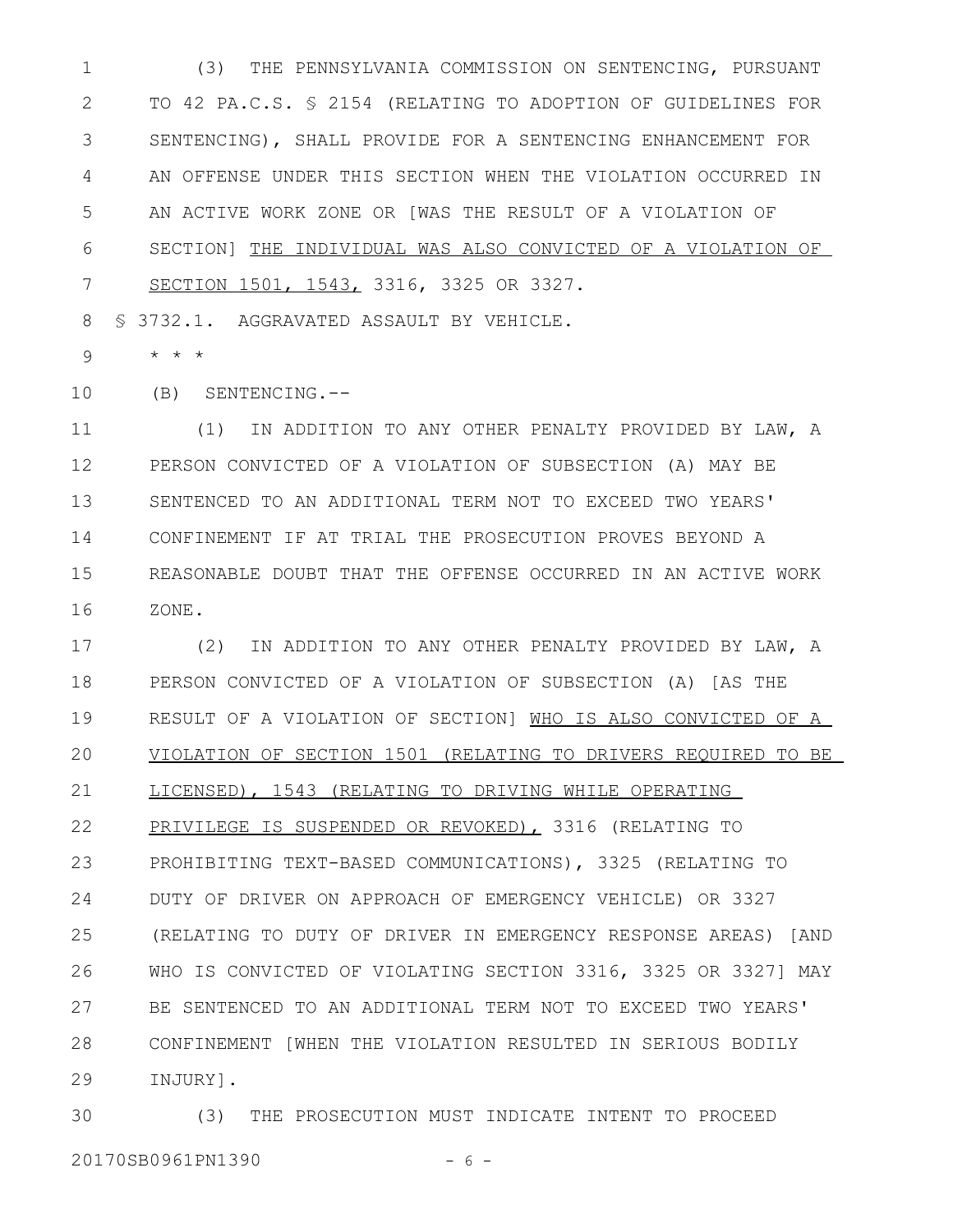UNDER THIS SECTION IN THE INDICTMENT OR INFORMATION WHICH COMMENCES THE PROSECUTION. 1 2

(4) THE PENNSYLVANIA COMMISSION ON SENTENCING, UNDER 42 PA.C.S. § 2154 (RELATING TO ADOPTION OF GUIDELINES FOR SENTENCING), SHALL PROVIDE FOR A SENTENCING ENHANCEMENT FOR AN OFFENSE UNDER THIS SECTION WHEN THE VIOLATION OCCURRED IN AN ACTIVE WORK ZONE OR [WAS THE RESULT OF A VIOLATION OF SECTION] THE INDIVIDUAL WAS ALSO CONVICTED OF A VIOLATION OF SECTION 1501, 1543, 3316, 3325 OR 3327. 3 4 5 6 7 8 9

§ 3735. HOMICIDE BY VEHICLE WHILE DRIVING UNDER INFLUENCE. (A) OFFENSE DEFINED.--[ANY PERSON WHO UNINTENTIONALLY CAUSES THE DEATH OF ANOTHER PERSON AS THE RESULT OF A VIOLATION OF SECTION 3802 (RELATING TO DRIVING UNDER INFLUENCE OF ALCOHOL OR CONTROLLED SUBSTANCE) AND WHO IS CONVICTED OF VIOLATING SECTION 3802 IS GUILTY OF A FELONY OF THE SECOND DEGREE WHEN THE VIOLATION IS THE CAUSE OF DEATH AND THE SENTENCING COURT SHALL ORDER THE PERSON TO SERVE A MINIMUM TERM OF IMPRISONMENT OF NOT LESS THAN THREE YEARS. A CONSECUTIVE THREE-YEAR TERM OF IMPRISONMENT SHALL BE IMPOSED FOR EACH VICTIM WHOSE DEATH IS THE RESULT OF THE VIOLATION OF SECTION 3802.] 10 11 12 13 14 15 16 17 18 19 20

(1) A PERSON WHO UNINTENTIONALLY CAUSES THE DEATH OF ANOTHER PERSON AS THE RESULT OF A VIOLATION OF SECTION 3802 (RELATING TO DRIVING UNDER INFLUENCE OF ALCOHOL OR CONTROLLED SUBSTANCE) AND WHO IS CONVICTED OF VIOLATING SECTION 3802: (I) IS GUILTY OF A FELONY OF THE SECOND DEGREE; OR (II) IS GUILTY OF A FELONY OF THE FIRST DEGREE IF, BEFORE SENTENCING ON THE PRESENT VIOLATION, THE PERSON HAS INCURRED A CONVICTION, ADJUDICATION OF DELINQUENCY, JUVENILE CONSENT DECREE, ACCEPTANCE OF ACCELERATED REHABILITATIVE DISPOSITION OR OTHER FORM OF PRELIMINARY 21 22 23 24 25 26 27 28 29 30

20170SB0961PN1390 - 7 -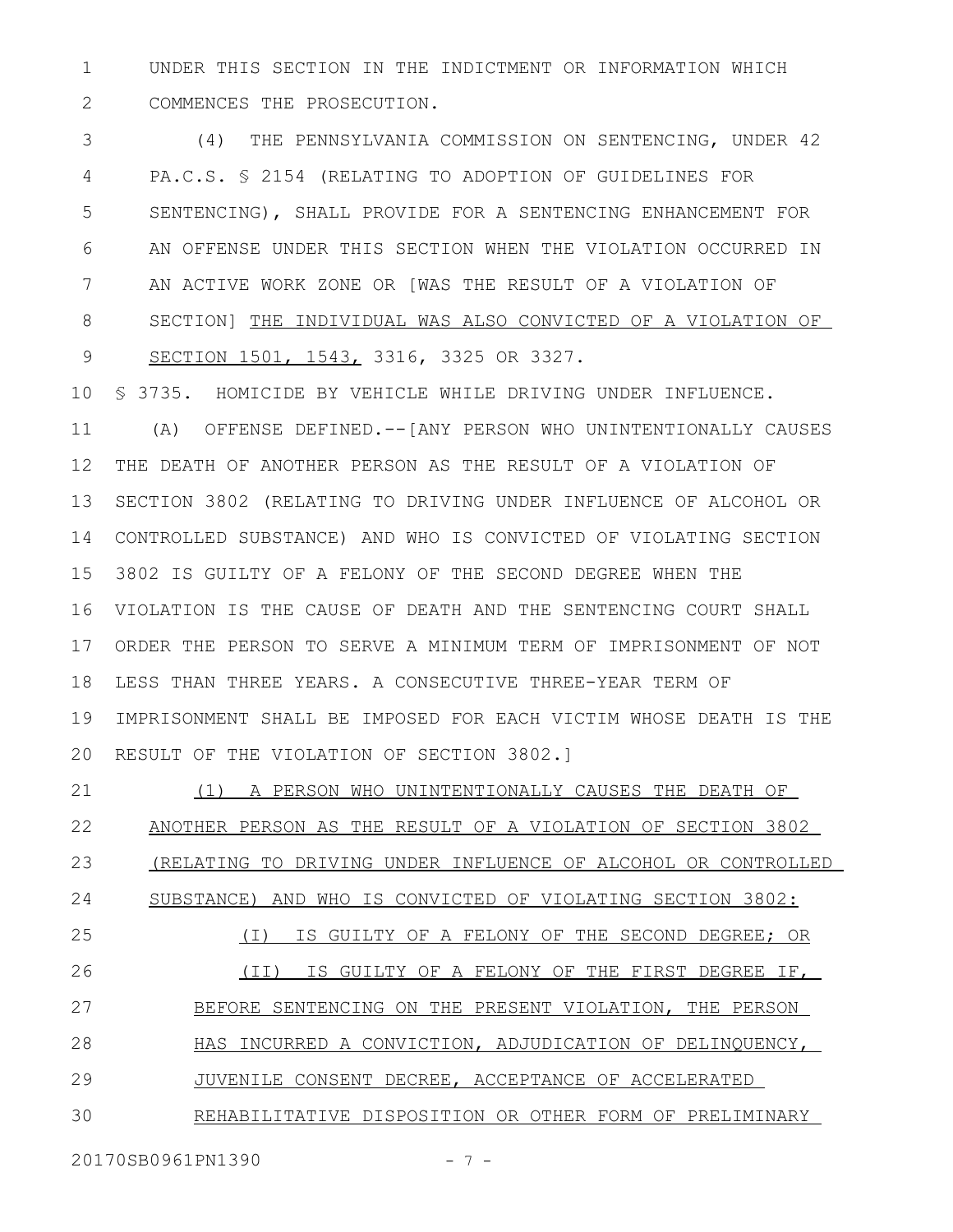| 1  | DISPOSITION FOR ANY OF THE FOLLOWING:                                         |
|----|-------------------------------------------------------------------------------|
| 2  | AN OFFENSE UNDER SECTION 3802.<br>(A)                                         |
| 3  | (B)<br>AN OFFENSE UNDER FORMER SECTION 3731                                   |
| 4  | (RELATING TO DRIVING UNDER INFLUENCE OF ALCOHOL OR                            |
| 5  | CONTROLLED SUBSTANCE).                                                        |
| 6  | AN OFFENSE WHICH CONSTITUTES A FELONY UNDER<br>(C)                            |
| 7  | THIS SUBCHAPTER.                                                              |
| 8  | AN OFFENSE SUBSTANTIALLY SIMILAR TO AN<br>(D)                                 |
| 9  | OR (C) IN ANOTHER<br>OFFENSE UNDER CLAUSE (A), (B)                            |
| 10 | JURISDICTION.                                                                 |
| 11 | ANY COMBINATION OF THE OFFENSES UNDER CLAUSE<br>(E)                           |
| 12 | $(B)$ , $(C)$<br>OR $(D)$ .<br>$(A)$ ,                                        |
| 13 | (2)<br>THE SENTENCING COURT SHALL ORDER A PERSON CONVICTED                    |
| 14 | UNDER PARAGRAPH<br>(1)(I) TO SERVE A MINIMUM TERM OF                          |
| 15 | IMPRISONMENT OF NOT LESS THAN THREE YEARS. A CONSECUTIVE                      |
| 16 | THREE-YEAR TERM OF IMPRISONMENT SHALL BE IMPOSED FOR EACH                     |
| 17 | VICTIM WHOSE DEATH IS THE RESULT OF A VIOLATION OF SECTION                    |
| 18 | 3802.                                                                         |
| 19 | (3)<br>THE SENTENCING COURT SHALL ORDER A PERSON CONVICTED                    |
| 20 | UNDER PARAGRAPH (1) (II) TO SERVE A MINIMUM TERM OF                           |
| 21 | IMPRISONMENT OF:                                                              |
| 22 | NOT LESS THAN FIVE YEARS IF, BEFORE SENTENCING<br>( I )                       |
| 23 | ON THE PRESENT VIOLATION, THE PERSON HAS INCURRED ONE OR                      |
| 24 | TWO CONVICTIONS, ADJUDICATIONS OF DELINQUENCY, JUVENILE                       |
| 25 | CONSENT DECREES, ACCEPTANCES OF ACCELERATED                                   |
| 26 | REHABILITATIVE DISPOSITION OR OTHER FORMS OF PRELIMINARY                      |
| 27 | DISPOSITION FOR ANY OF THE OFFENSES LISTED UNDER                              |
| 28 | PARAGRAPH $(1)$ $(II)$ $(A)$ , $(B)$ , $(C)$ , $(D)$ OR $(E)$ . A CONSECUTIVE |
| 29 | FIVE-YEAR TERM OF IMPRISONMENT SHALL BE IMPOSED FOR EACH                      |
| 30 | VICTIM WHOSE DEATH IS THE RESULT OF A VIOLATION OF                            |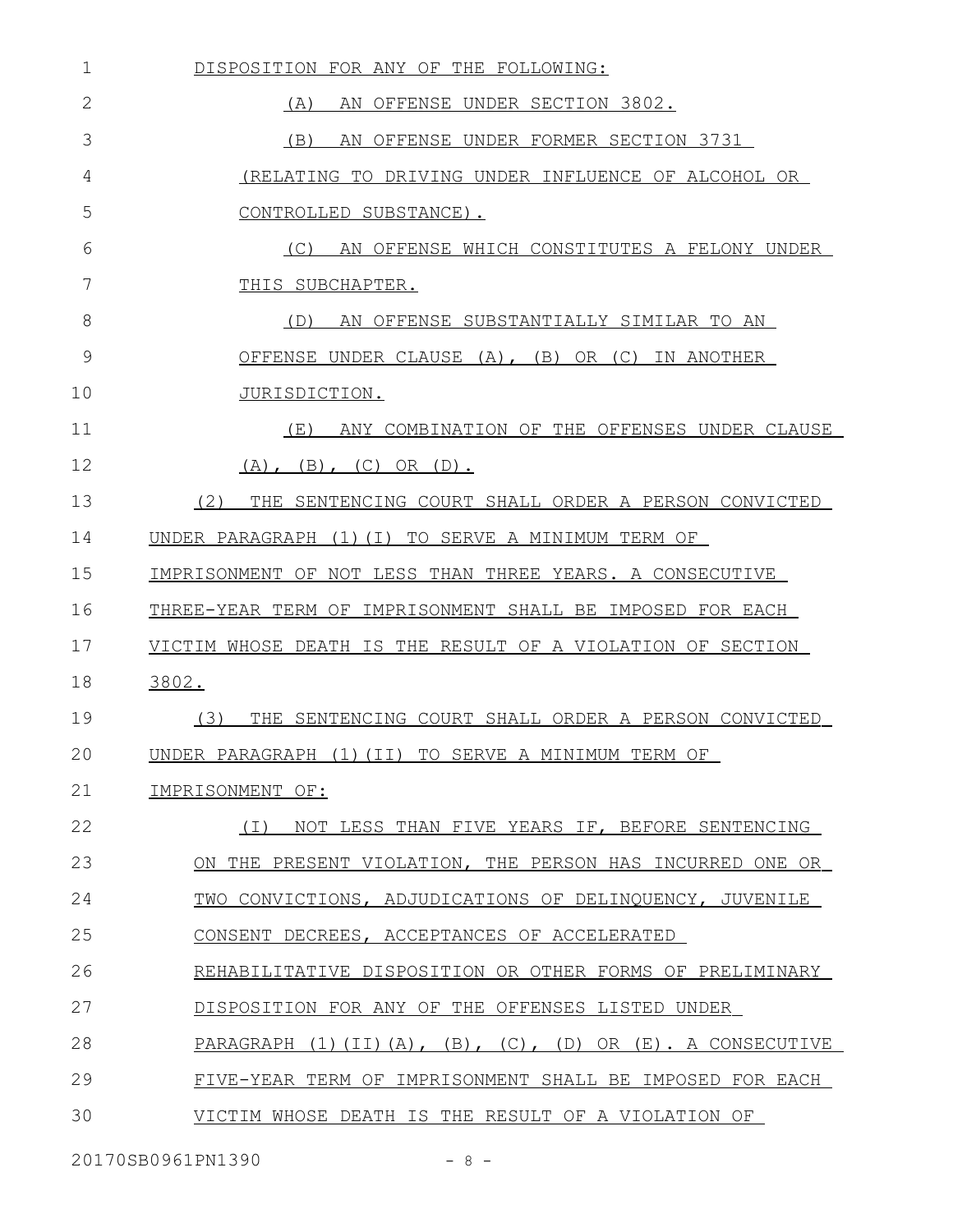SECTION 3802. (II) NOT LESS THAN SEVEN YEARS IF, BEFORE SENTENCING ON THE PRESENT VIOLATION, THE PERSON HAS INCURRED AT LEAST THREE CONVICTIONS, ADJUDICATIONS OF DELINQUENCY, JUVENILE CONSENT DECREES, ACCEPTANCES OF ACCELERATED REHABILITATIVE DISPOSITION OR OTHER FORMS OF PRELIMINARY DISPOSITION FOR ANY OF THE OFFENSES LISTED UNDER PARAGRAPH (1)(II)(A), (B), (C), (D) OR (E). A CONSECUTIVE SEVEN-YEAR TERM OF IMPRISONMENT SHALL BE IMPOSED FOR EACH VICTIM WHOSE DEATH IS THE RESULT OF A VIOLATION OF SECTION 3802. \* \* \* SECTION 3. SECTION 3735.1 OF TITLE 75 IS AMENDED BY ADDING A 14 SUBSECTION TO READ: § 3735.1. AGGRAVATED ASSAULT BY VEHICLE WHILE DRIVING UNDER THE 15 INFLUENCE. \* \* \* (A.1) SENTENCING.--IN ADDITION TO ANY OTHER PENALTY PROVIDED BY LAW, A PERSON CONVICTED OF A VIOLATION OF SUBSECTION (A) AND 20 A VIOLATION OF SECTION 1501 (RELATING TO DRIVERS REQUIRED TO BE 21 LICENSED) OR 1543 (RELATING TO DRIVING WHILE OPERATING PRIVILEGE IS SUSPENDED OR REVOKED) WHEN COMMITTED AT THE SAME TIME AND PLACE MAY BE SENTENCED TO AN ADDITIONAL TERM NOT TO EXCEED TWO 24 YEARS' CONFINEMENT. SECTION 4. SECTION 3803 OF TITLE 75 IS AMENDED TO READ: § 3803. GRADING. (A) BASIC OFFENSES.--EXCEPT AS PROVIDED IN SUBSECTION (B): (1) AN INDIVIDUAL WHO VIOLATES SECTION 3802(A) (RELATING TO DRIVING UNDER INFLUENCE OF ALCOHOL OR CONTROLLED SUBSTANCE) AND HAS NO MORE THAN ONE PRIOR OFFENSE COMMITS A 1 2 3 4 5 6 7 8 9 10 11 12 13 16 17 18 19 22 23 25 26 27 28 29 30

20170SB0961PN1390 - 9 -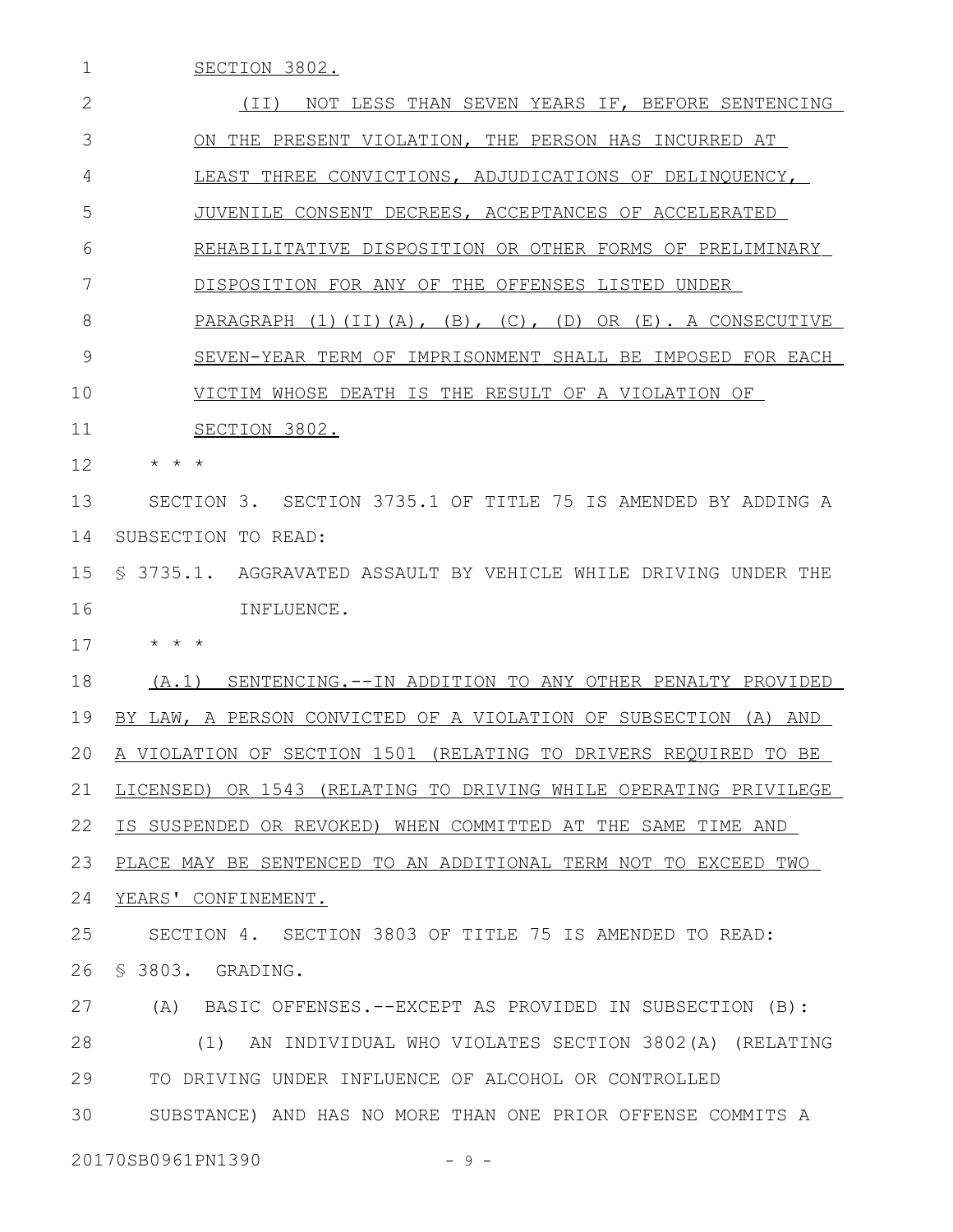MISDEMEANOR FOR WHICH THE INDIVIDUAL MAY BE SENTENCED TO A TERM OF IMPRISONMENT OF NOT MORE THAN SIX MONTHS AND TO PAY A FINE UNDER SECTION 3804 (RELATING TO PENALTIES). 1 2 3

(2) AN INDIVIDUAL WHO VIOLATES SECTION 3802(A) AND HAS MORE THAN ONE PRIOR OFFENSE COMMITS A MISDEMEANOR OF THE SECOND DEGREE[.], UNLESS PARAGRAPH (3) APPLIES. 4 5 6

(3) AN INDIVIDUAL WHO VIOLATES SECTION 3802 AND HAS MORE THAN TWO PRIOR OFFENSES WITHIN A 10-YEAR PERIOD COMMITS A FELONY OF THE THIRD DEGREE. 7 8 9

(B) OTHER OFFENSES.-- 10

(1) AN INDIVIDUAL WHO VIOLATES SECTION 3802(A)(1) WHERE THERE WAS AN ACCIDENT RESULTING IN BODILY INJURY, SERIOUS BODILY INJURY OR DEATH OF ANY PERSON OR IN DAMAGE TO A VEHICLE OR OTHER PROPERTY, OR WHO VIOLATES SECTION 3802(B), (E) OR (F) AND WHO HAS NO MORE THAN ONE PRIOR OFFENSE COMMITS A MISDEMEANOR FOR WHICH THE INDIVIDUAL MAY BE SENTENCED TO A TERM OF IMPRISONMENT OF NOT MORE THAN SIX MONTHS AND TO PAY A FINE UNDER SECTION 3804. 11 12 13 14 15 16 17 18

(2) AN INDIVIDUAL WHO VIOLATES SECTION 3802(A)(1) WHERE THE INDIVIDUAL REFUSED TESTING OF [BLOOD OR] BREATH OR CHEMICAL TESTING PURSUANT TO A VALID SEARCH WARRANT, COURT ORDER OR ANY OTHER BASIS PERMISSIBLE BY THE CONSTITUTION OF THE UNITED STATES AND THE CONSTITUTION OF PENNSYLVANIA, OR WHO VIOLATES SECTION 3802(C) OR (D) AND WHO HAS NO PRIOR OFFENSES COMMITS A MISDEMEANOR FOR WHICH THE INDIVIDUAL MAY BE SENTENCED TO A TERM OF IMPRISONMENT OF NOT MORE THAN SIX MONTHS AND TO PAY A FINE UNDER SECTION 3804. 19 20 21 22 23 24 25 26 27

(3) AN INDIVIDUAL WHO VIOLATES SECTION 3802(A)(1) WHERE THERE WAS AN ACCIDENT RESULTING IN BODILY INJURY, SERIOUS BODILY INJURY OR DEATH OF ANY PERSON OR IN DAMAGE TO A 28 29 30